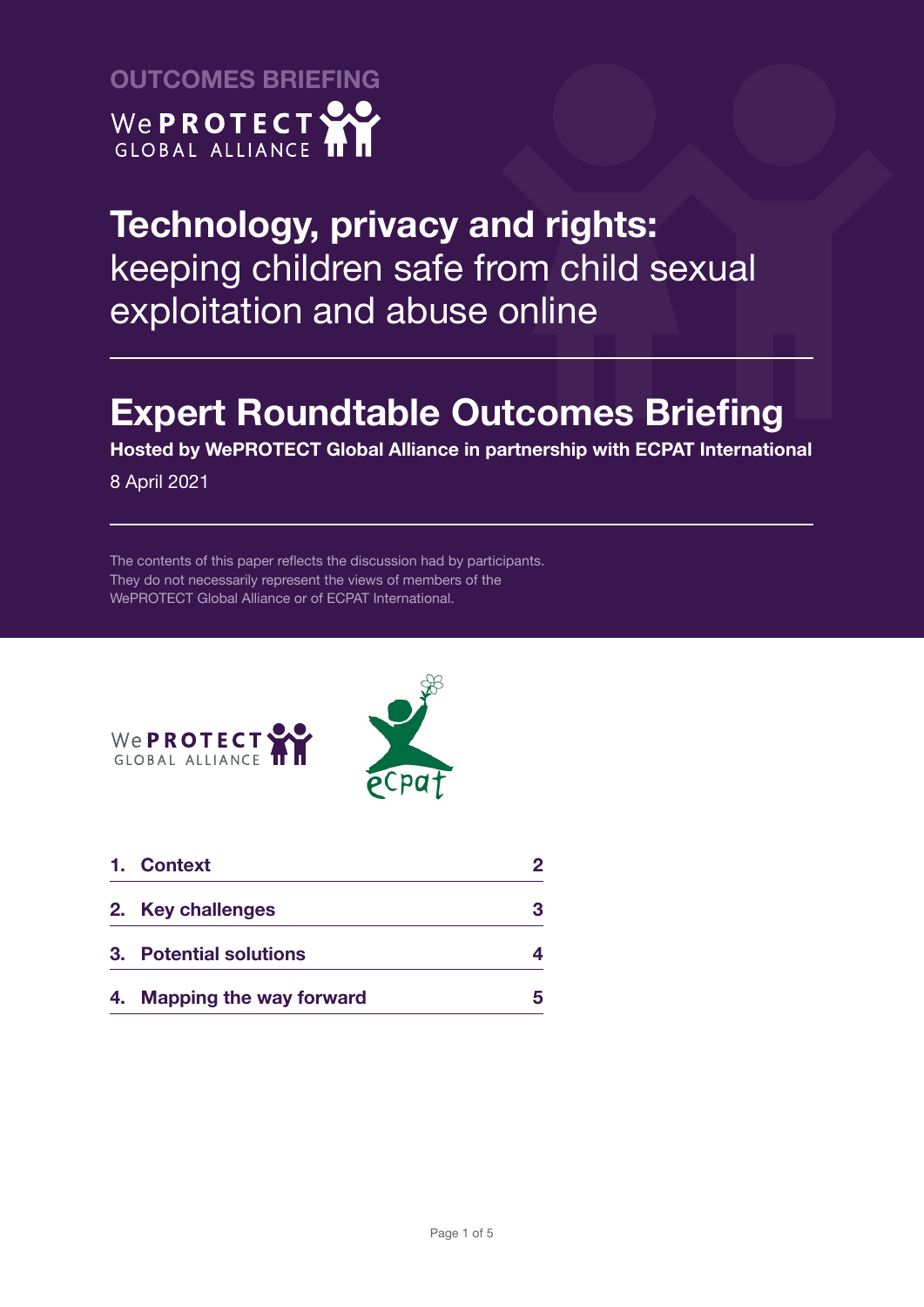



# **1. Context**

- a. This roundtable, in partnership with ECPAT International, was the first in a new series of gatherings hosted by WePROTECT Global Alliance. It emerged in response to the controversy surrounding the European Commission's proposal for a temporary derogation to the e-Privacy Directive<sup>1</sup> and the Electronic Communications Code2 . This has shone a spotlight on the challenges inherent in balancing privacy with child protection, as well as the need for consensus on the proportionate use of innovative technology by private companies to proactively identify children at risk of or experiencing exploitation and abuse.
- b. This debate has also highlighted the need for careful consideration of proposals for long-term legislation and structures that ensure a robust system for preventing and responding to child sexual exploitation and abuse (CSEA) in digital environments, including through regulation of digital service providers, without undermining fundamental rights.
- c. A group of experts representing various sectors, including data protection, privacy, AI and technology, child rights and victim support, were invited to explore the legal basis for use of tools to detect CSEA online, and discuss the privacy and child safety implications of these tools from different perspectives.
- d. The primary objectives were to identify common ground and to identify solutions that sufficiently balance the rights of all users of the internet and the specific rights of children, in particular victims of CSEA online.
- e. Three key discussion questions guided the debate:
	- i. Does existing legislation in Europe (and the US) provide a robust framework for online detection tools?
	- ii. What can we learn from the implementation of existing cybersecurity tools?
	- iii. Is there identifiable common ground between privacy and child protection advocates?
- f. Discussion was also built on the premise that arguments need to be evidence-based in terms of legislation and the functionality of the tools both specifically and generically. Therefore, the

discussion was grounded with an opinion on the legal basis in the GDPR for the use of technology to detect known child sexual abuse material (CSAM).

- g. While acknowledging that legal opinions can be made to support different sides of this debate, there are strong arguments to support the position that service providers can base the processing of personal data in the context of detecting and reporting CSAM on either a task carried out in the public interest (Art. 6.1 (e) GDPR) or on legitimate interest (Art. 6.1 (f) GDPR). The former legal basis requires a provision in Union or Member State law in which this public task is set forth or can at least be based on. The national transposition of Article 16.2 CSA Directive may provide such a provision. That same provision can then be used to invoke reasons of substantial public interest (Art. 9.2 (g) GDPR) to obtain an exemption from the prohibition of processing special categories of personal data.
- h. Because the ePrivacy Directive prevails over the GDPR with regards the processing of confidential information by providers of Number Independent-Interpersonal Communications Services (NI-ICS), a derogation enables service providers that offer a range of online services to use a more holistic, crossservice approach to ensure compliance with data protection law while taking efficient action against CSEA online.
- i. This addresses in part to the opinion of the European Data Protection Supervisor on the interim derogation, that: *"Confidentiality of communications is a cornerstone of the fundamental rights to respect for private and family life. Even voluntary measures by private companies constitute an interference with these rights when the measures involve the monitoring and analysis of the content of communications and processing of personal data. In order to satisfy the requirement of proportionality, the legislation must lay down clear and precise rules governing the scope and application of the measures in question and imposing minimum safeguards, so that the persons whose personal data is affected have sufficient guarantees that data will be effectively protected against the risk of abuse."*<sup>3</sup>

<sup>1 –</sup> https://eur-lex.europa.eu/legal-content/EN/ ALL/?uri=CELEX%3A32002L0058

<sup>2 –</sup> COM\_COM(2020)0568\_EN.pdf (europa.eu)

<sup>3 –</sup> https://edps.europa.eu/data-protection/our-work/ publications/opinions/opinion-proposal-temporaryderogations-directive\_en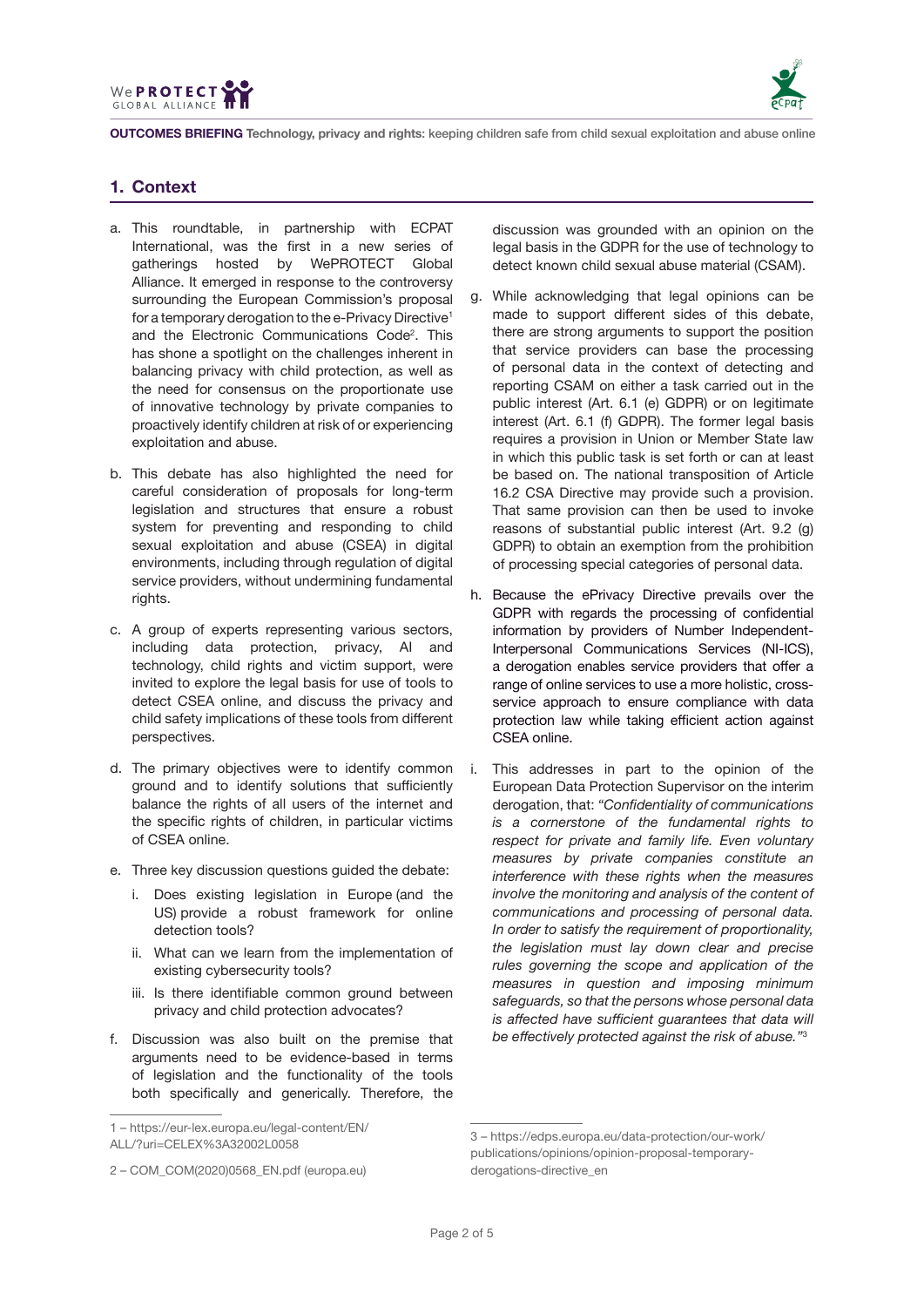



# **2. Key challenges**

## **There is insufficient transparency, trust and accountability around the nature and proportional use of tools to detect CSEA online.**

- a. It was argued that the GDPR offers a robust framework to allow the use of automated tools that detect, remove and report CSEA online. However, fundamental rights must be looked at in the round to ensure the right to privacy is also regarded. Fundamental rights apply equally to children as they do to adults, although special attention is given over to children who "*shall have the right to such protection and care as is necessary for their wellbeing*"4 .
- b. Jurisprudence on privacy is more comprehensive and detailed than that for child protection in the online space. The laws governing detection tools are inadequate and still evolving because the whole field is in its infancy. The limited number of experts across different subject areas leads to discussions taking place in silos.
- c. While there was acknowledgement that CSAM detection tools and grooming detection tools required a different approach, limiting their use to known 'suspects' would make it impossible to deal with the significant volume of 'unknowns' in terms of CSEA content, and the identification of new victims and perpetrators.
- d. Each CSEA detection tool is different and has its own objectives. Talking about them as one homogenous group of child safety tools is not helpful - neither is focusing on just one or two. It is important to map and understand the types of application that exist, who is using them and where, and what they can and cannot do. As part of this, it is also crucial to document any evidence that exists on the misuse of these tools, and what measures can and have been taken to address this and mitigate further risk. This will help ensure that decisions regarding the deployment of any individual tool is based on concrete, measurable evidence.
- e. Additionally, the lack of clarity on the technical capabilities of detection tools leads to conflicting analogies with cybersecurity tools and broader societal safety technologies. Some of these are about principles and others are more operational. For example, are (content) detection tools

comparable to CCTV, or smoke alarms, or antimalware and anti-virus software? Do anti-grooming tools essentially perform the same function as spam filters? A clearer and more specific evidence-base is needed in relation to individual tools.

- f. Because technology is often successful in detecting content, it can offer an easier 'fix' for policymakers than investigation and prosecution, which leads to a situation of dependence on a centralised technology infrastructure and acceptance that content matching technologies are the best and/or primary tool for effective law enforcement. However, it important to note that the technologies under discussion are built for and by private companies to help them detect, remove and report CSEA to law enforcement and hotlines.
- g. Discussion about proportionality largely focused on the argument that the more pervasive a technology, the more likely it is that governments and/or technology companies will expand its functions and/or application over time.
- h. And while concerns about the 'slippery slope' are always a factor in relation to technology, it is arguable that certain safety and security priorities can be categorised as in the common interest. Furthermore, the potential for tools to be adapted for nefarious purposes is not the same as the ease or likelihood that it will happen.
- i. It is undeniable that digital media has been a game-changer both in the perpetration and prevention of CSEA online. CSEA is illegal in most jurisdictions but measuring its prevalence and the effectiveness of the response requires multiple data points and transparent interpretation to enable a comprehensive overview of the issue, whilst always remembering that behind any data are child victims.

<sup>4 –</sup> https://fra.europa.eu/en/eu-charter/article/24-rightschild#:~:text=Article%2056%20Children%20shall%20 enjoy,or%20other%20exploitation%20and%20abuse.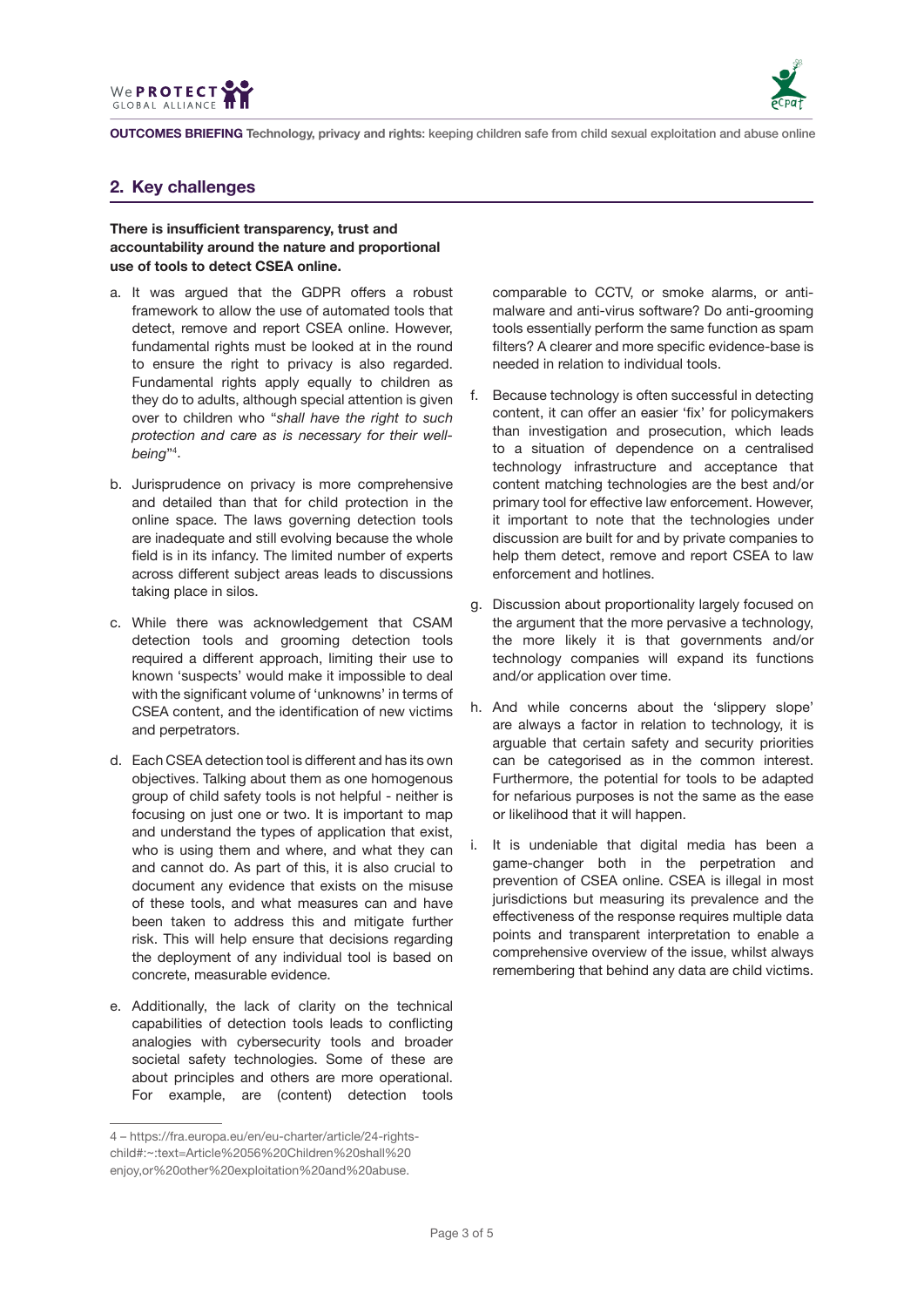



# **3. Potential solutions**

#### **Appropriate oversight is needed to improve transparency and protect against the risk of misuse of automated tools.**

- a. Some degree of automation is required to cope with the nature, scale and pervasiveness of CSEA online. Tools must be victim-focused, but continued research is needed on what can be done and what works, such as the use of metadata to collect intelligence.
- b. Ensuring proportionality requires: 1) safeguards such as strict licensing to counter circumvention and re-engineering; and 2) transparent oversight mechanisms to ensure accountability, for example:
	- Data Privacy Impact Assessments that involve both civil society and governments are already required by the GDPR and have a clear methodology to measure risk and assess the impact of technology on other rights in the broad sense.
	- Technologies deployed in the European Union (EU) should be auditable, and data from reports could be collated controlled in a hash database, potentially based in the EU.
	- A combination of soft and hard regulatory mechanisms is needed to ensure technology innovation can continue, including licensing standards from a responsible research and development perspective.

#### **A culture of transparency and trust must be built.**

- c. A trustworthy environment is needed to deploy AI tools. Incoming legislation (in the EU and elsewhere) will expose the need for dialogue on fairness, transparency, accountability, safety and privacy.
- d. Improved transparency from governments and tech companies can help to alleviate fears about 'mission creep' and misuse of technology, bearing in mind the risk of online services being subverted by users with bad intentions.

#### **Systems not just tools must be strengthened.**

e. Law enforcement needs more resources and to work in a smarter way. The conundrum for this debate is that technology has enabled them to do that in many fields not least the field of child sexual exploitation and abuse.

### **Policymakers need clear and understandable advice.**

f. The role of experts is to advise policymakers on the impact of their decisions, which will always be based on certain trade-offs. In relation to tools used to protect children online, they need evidence on the impact of their decision that represent all sides of the debate. Reasons for this include the fact that statistics are often given out of context and can always be used to justify a certain position. There needs to be nuance and context to the numbers. This would help to build trust that is lacking among the key stakeholders in this debate.

### **Outcomes need to be defined before technology is built.**

g. Technology can be designed and/or used for good and for bad. Whether from the perspective of child safety and responsible innovation, or from the perspective of law enforcement, it is necessary to step back, define the desired outcomes, and then design the solutions to meet those.

### **A differentiated approach to platforms and services.**

h. A one-size-fits-all approach to protecting children online may be impractical given the way children engage with technology. If a service is targeted towards children or has a significant user base among children, then implementing a more stringent or different set of safety mechanisms could be explored.